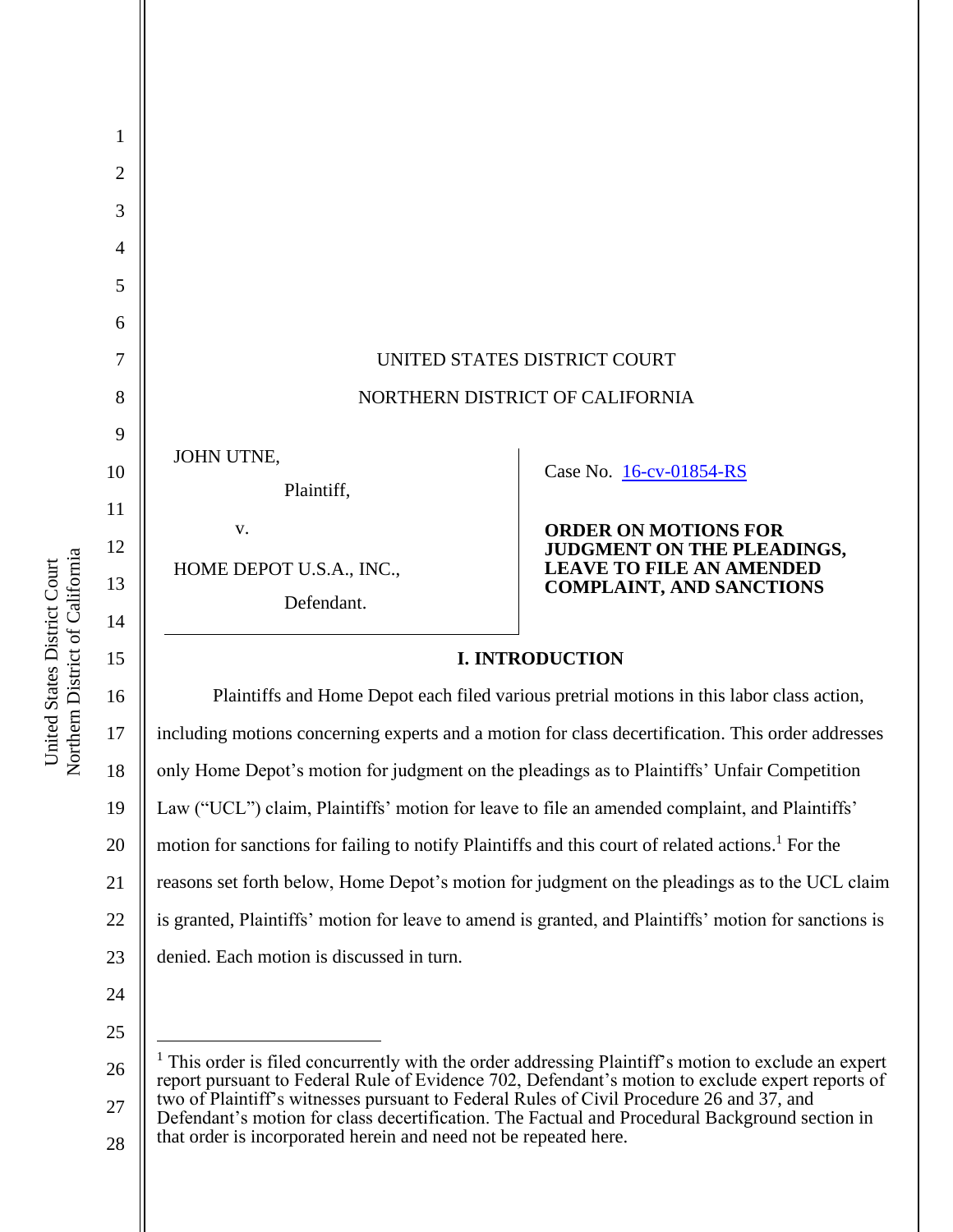## **II. JUDGMENT ON THE PLEADINGS**

#### **A. Background**

Home Depot moves for judgment on the pleadings as to Plaintiffs' UCL claim because they have an adequate remedy at law, relying on *Sonner v. Premier Nutrition Corp.*, 971 F.3d 834, 844 (9th Cir. 2020). Specifically, Home Depot argues Plaintiffs have sued for damages under the Labor Code, and their UCL claim seeks only the same amount via restitution. Plaintiffs note that Home Depot did not make this argument at the many appropriate junctures which have come and gone, e.g., it moved for summary judgment on this claim on another basis.

#### **B. Legal Standard**

A motion for judgment on the pleadings is governed by Rule 12(c), which "is functionally identical to Rule 12(b)(6)" *Cafasso v. Gen. Dynamics C4 Sys.*, 637 F.3d 1047, 1054 n.4 (9th Cir. 2011). A dismissal under Rule 12(b)(6) is proper if there is a "lack of a cognizable legal theory" or an "absence of sufficient facts alleged under a cognizable legal theory." *Balistreri v. Pacifica Police Dep't*, 901 F.2d 696, 699 (9th Cir. 1990). If the court finds the complaint fails to state a plausible claim and it is clear that the deficiencies of the complaint cannot be cured by amendment, dismissal without leave to amend is appropriate. *Lee v. City of Los Angeles*, 250 F.3d 668, 692 (9th Cir. 2001).

# **C. Discussion**

19 20 21 22 23 24 25 Plaintiffs' UCL claim is derivative of their claim that Home Depot did not pay them for all hours worked, in violation of various sections of California's Labor Code. Damages cannot be recovered in a UCL claim, only equitable relief such as restitution or an injunction. *Korea Supply Co. v. Lockheed Martin Corp.*, 29 Cal. 4th 1134, 1144 (2003). To obtain equitable relief, a plaintiff must lack an adequate remedy at law, i.e., show that damages are unavailable or inadequate. *Sonner*, 971 F.3d at 844. Yet in their Labor Code cause of action, Plaintiffs seek unpaid wages, actual damages, and liquidated damages.

26 27 Plaintiffs respond on several grounds. First, they contend Home Depot has waived this argument. Plaintiffs invoke *Matthews v. Rodgers*, 284 U.S. 521, 524 (1932), and several

28

1

2

3

4

5

6

7

8

9

10

11

12

13

14

15

16

17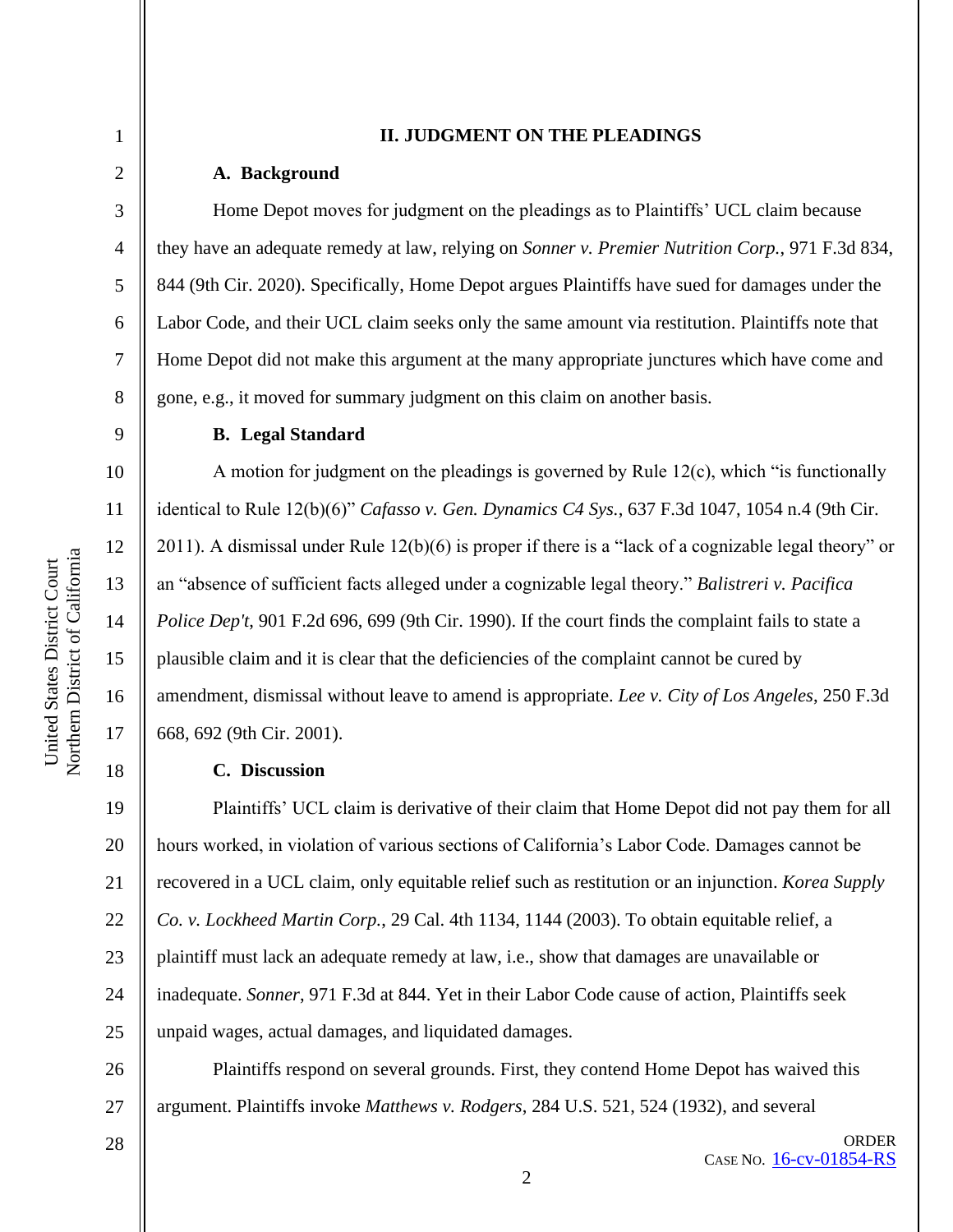1 2 3 4 5 6 7 8 9 10 California cases holding that equitable jurisdiction can be waived if a party's actions are "so inconsistent with an intent to enforce the right as to induce a reasonable belief that such right has been relinquished." *Wind Dancer Production Group v. Walt Disney Pictures*, 10 Cal. App. 5th 56, 78 (2017) (citations omitted). In Plaintiffs' view, by not objecting at earlier stages, such as summary judgment, Home Depot waived this objection. Home Depot argues this issue cannot be waived because federal common law limits on equity must be applied. *Sonner*, 971 F.3d at 840. In any event, even under the cases Plaintiff relies on, Home Depot's actions to date have not precluded them from waiving this argument, although if the case were even a smidgen more advanced the issue would have to be addressed. Still, just because this argument is not waived does not mean it is meritorious.

11 12 13 14 15 16 17 18 19 20 21 22 23 24 25 26 Second, Plaintiffs argue that they do not have an adequate remedy at law, for several reasons. They note that many class members will receive less in damages than restitution, because the UCL's statute of limitations is one year longer than the Labor Code's. (The UCL can be used to extend the statute of limitations in some cases like this, *e.g.*, *Cortez v. Purolator Air Filtration Prods. Co.*, 23 Cal. 4th 163, 178-179 (2000).) Class members who only worked during that year would receive nothing. Thus, they argue *Sonner* is inapplicable, as the Plaintiffs there were seeking the exact same amount in damages and restitution. However, Home Depot argues courts have nonetheless found that the one-year difference did not make damages inadequate after *Sonner*. *Mish v. TForce Freight, Inc.*, 2021 WL 4592124, at \*6-7 (N.D. Cal. Oct. 6, 2021) (collecting cases). Plaintiffs only attempt to rebut this in passing. Instead, Plaintiffs argue that holding the statute of limitations to be "immaterial" would violate *Erie*. *Erie R. Co. v. Tompkins*, 304 U.S. 64 (1938). While statutes of limitations are generally substantive, *Guar. Trust Co. of New York v. York*, 326 U.S. 99 (1945), to hold that equitable principles limit Plaintiffs to damages in this case does not render the statutes of limitations immaterial. Plaintiffs have an adequate remedy at law. Thus, Home Depot's motion for judgment on the pleadings as to this claim is granted.

27

Plaintiffs' remaining counterarguments are not persuasive. First, they note this is a motion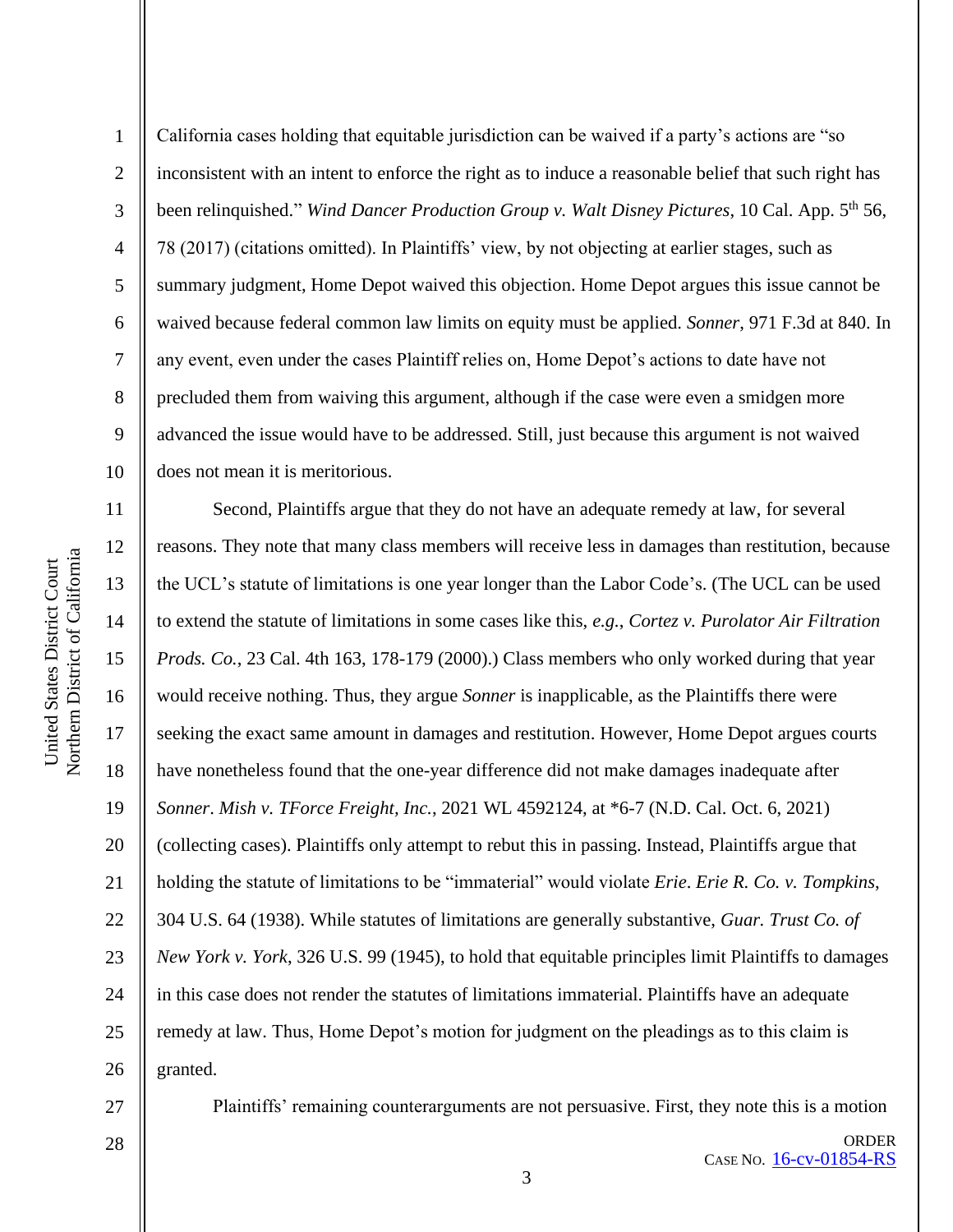11

12

13

14

15

16

17

18

1 2 3 4 5 6 7 8 9 for judgment on the pleadings, and argue that they are allowed to have pled their damages claim and equitable claim in the alternative. Courts are divided on whether *Sonner* applies to the pleadings stage in the first place. *Jeong v. Nexo Fin. LLC*, No. 21-CV-02392-BLF, 2022 WL 174236, at \*27 (N.D. Cal. Jan. 19, 2022); *Yeomans v. World Fin. Grp. Ins. Agency, Inc.*, No. 19- CV-00792-EMC, 2022 WL 844152, at \*11 (N.D. Cal. Mar. 22, 2022) (collecting cases). Yet while this motion concerns the pleadings, it does so well after the pleadings stage. The case is far advanced: classes have been certified and noticed, and Plaintiffs' adequate remedy at law has been established. There is no need to make a general ruling on whether *Sonner* applies to the pleading stage to hold that Home Depot is entitled to judgment here.

Plaintiffs next characterize their UCL claim as also seeking injunctive and declaratory relief to prevent Home Depot from violating the Labor Code again. The relevant portion of their Complaint seeks "restitution" and "declaratory relief." No other injunctive relief is sought beyond restitution, for which Plaintiffs have an adequate remedy at law. Further, because the UCL claim is derivative of the Labor Code claims, a finding that Home Depot violated the Labor Code automatically leads to a finding that it violated the UCL, so Plaintiffs could not obtain any further declaratory relief under their UCL claim except perhaps in the most pedantic sense. Thus, Plaintiffs do not seek any separate relief in their UCL claim sufficient to let any portion of it survive.

19 20 21 22 23 24 25 26 27 Finally, Plaintiffs argue that if Home Depot's motion is to be granted, the correct remedy is to remand to state court, where relief can be provided, citing *Guthrie v. Transamerica Life Ins. Co.*, 2021 WL4314909 \*6 (N.D. Cal 2021). However, piecemeal remand in diversity cases is inappropriate. *See, e.g.*, *Bohanna v. Hartford Life & Acc. Ins. Co.*, 848 F. Supp. 2d 1009, 1013 (W.D. Mo. 2012). Alternatively, Plaintiffs note dismissal could be made specifically without prejudice to re-filing in state court. *Lee v. Am. Nat. Ins. Co.*, 260 F.3d 997, 1006 (9th Cir. 2001). It seems Plaintiffs' claims would be futile in state court, at least regarding the period of overlap between the Labor Code and the UCL, because California too requires the lack of an adequate remedy at law before granting equitable relief. *Martin v. Cty. of Los Angeles*, 51 Cal. App. 4th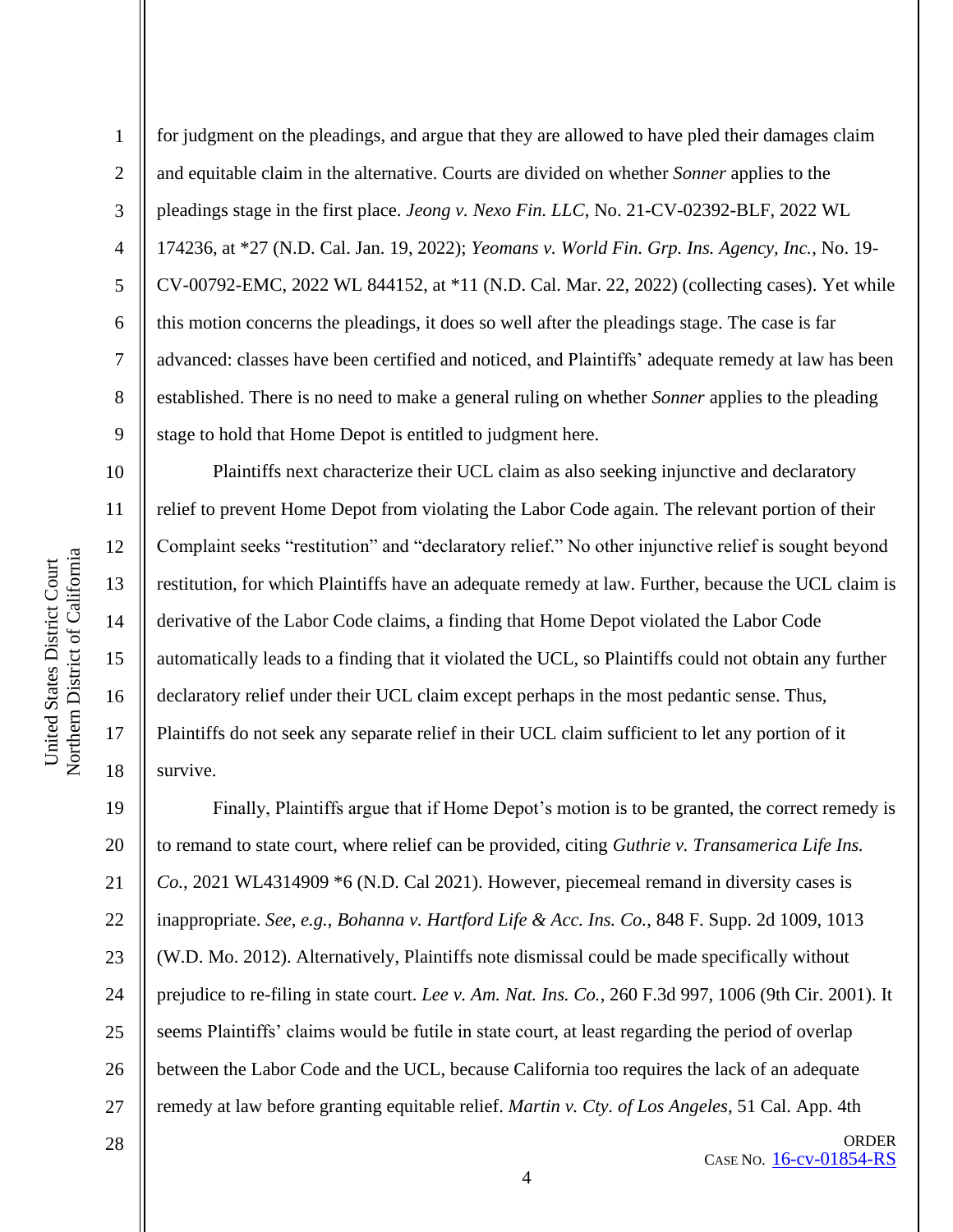2

3

4

5

6

7

8

9

10

11

12

13

14

15

16

17

688, 696 (1996), *as modified on denial of reh'g* (Jan. 13, 1997). However, a California court applying its own law could potentially find there was no adequate remedy at law for the extra year the UCL provides. (The parties do not cite any California law on whether this would be possible in this instance, but as noted previously, the UCL can be used this way at least in some cases, *e.g.*, *Cortez*, 23 Cal. 4th at 178-179, and Plaintiffs believe they have a non-futile argument for such an application.) Thus, while Plaintiffs may not attempt to revive this claim in this Court, Home Depot's motion is granted without any limitation on refiling in state court.

#### **III. LEAVE TO AMEND**

#### **A. Background**

Plaintiffs seek leave to file a Fourth Amended Complaint because an order granting partial summary judgment dismissed the Private Attorneys General Act ("PAGA") claim in its entirety. Specifically, it held "[f]or the reasons stated above, Home Depot's motion for summary judgment as to Utne's rounding claims is granted. The PAGA claim for relief is dismissed in its entirety with leave to amend." Order Granting Partial Summary Judgment, December 4, 2017, at 10. However, Home Depot had not asked to dismiss the entire PAGA claim. Instead, it argued that Utne had not exhausted his administrative remedies for the rounding claim. Utne acknowledged that, but argued for leave to amend.

18 19 20 21 22 23 24 25 26 27 Plaintiffs argue the parties have proceeded as if there is an active PAGA claim, e.g., Home Depot moved for summary judgment on the pre-shift PAGA claim, and Home Depot submitted an expert report critiquing the calculation of penalties for the lock-in PAGA claim. Plaintiffs seek leave to amend to remove any uncertainty that they can proceed with their PAGA claim. The parties' statements about the case also refer to the summary judgment order as dismissing only the rounding claim, and reference a live PAGA claim. Joint Case Management Statement, Nov. 29, 2018, at 1-2. Plaintiffs' counsel also declares that he met and conferred with Home Depot's counsel about this motion, and Home Depot's counsel said he was unaware of any order dismissing the PAGA claim. Gold Decl. at 2. The Fourth Amended Complaint adds allegations about administrative exhaustion for the other aspects of the PAGA claim other than rounding.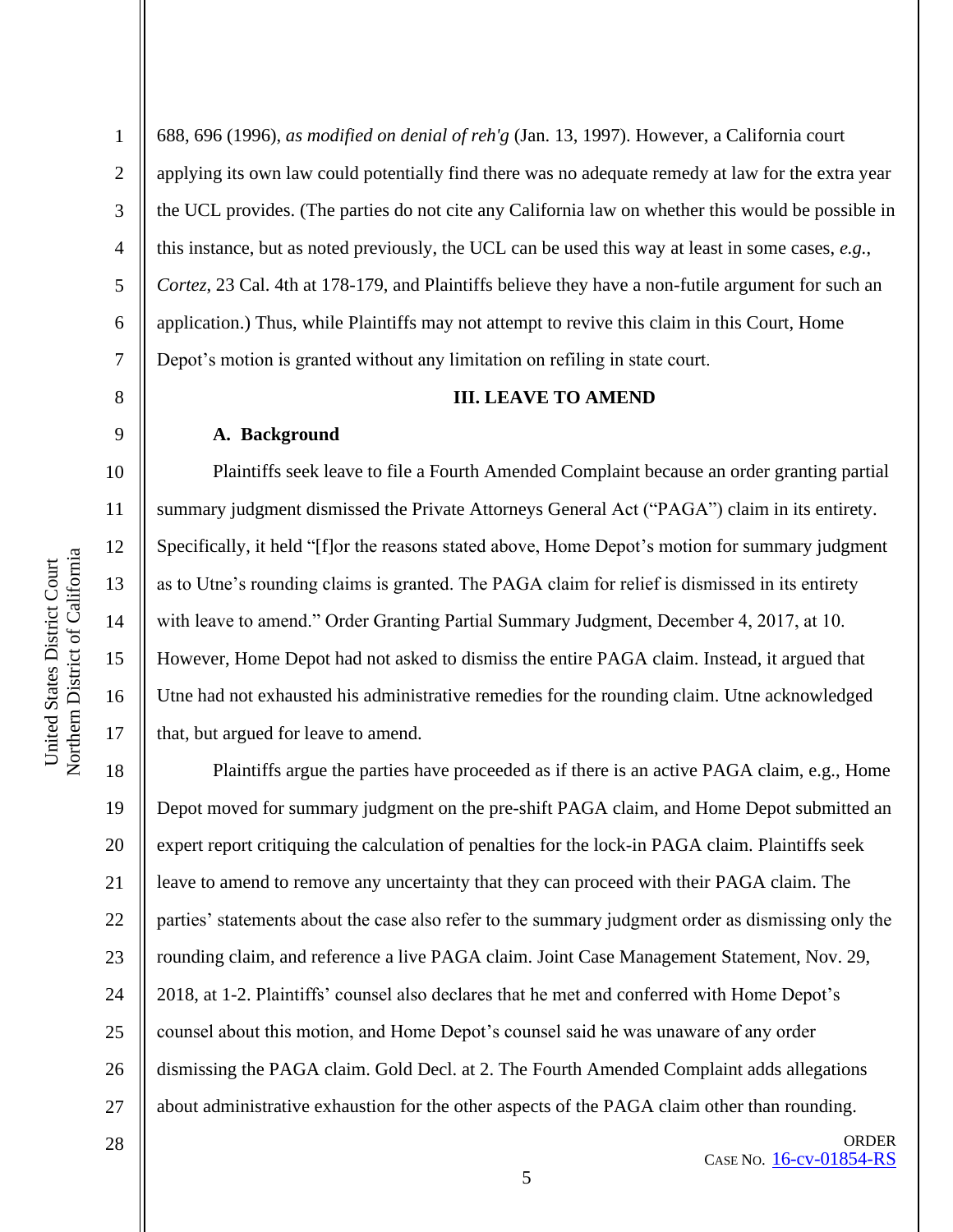6

7

8

9

10

11

12

13

14

15

16

17

18

19

20

21

22

23

24

25

26

1

#### **B. Legal Standard**

Amendment must be proper under Rule 15. The factors to consider in determining whether to grant leave to amend for Rule 15 are (i) undue delay; (ii) prejudice to the opposing party; (iii) futility of the amendment; (iv) bad faith; and (v) whether the moving party has previously amended its pleadings. *Foman v. Davis*, 371 U.S. 178, 182 (1962). "Undue delay by itself, however, is insufficient to justify denying a motion to amend." *Bowles v. Reade*, 198 F.3d 752, 758 (9th Cir. 1999). Inferences should be drawn in favor of granting the motion. *See Griggs v. Pace Am. Grp., Inc.*, 170 F.3d 877, 880 (9th Cir. 1999). The burden is on defendants as the nonmoving party to establish a basis for denying leave to amend. *See DCDprograms Ltd. v. Leighton*, 833 F.2d 183, 187 (9th Cir. 1987).

## **C. Discussion**

Home Depot argues Plaintiffs must show good cause to amend under Rule 16(b). This rule applies only when a deadline for leave to amend has been set by scheduling order. Plaintiffs correctly note that no such deadline was set in this case. The only relevant standard is Rule 15. There may have been some undue delay: Plaintiffs' counsel is unsure whether this issue was not addressed because of an oversight or because it was assumed the order only applied to the rounding portion of the PAGA claim or not. In any case, once they realized there was a potential issue, they acted promptly. The most important factor, prejudice, is absent, as Home Depot has been proceeding as if the PAGA claim was still part of the case. *See DCDprograms Ltd.*, 833 F.2d at 198. As for futility, the question is simply whether the claim makes out a cognizable violation of law. *Klamath-Lake Pharm. Ass'n v. Klamath Med. Serv. Bur.*, 701 F.2d 1276, 1293 (9th Cir. 1983). Plaintiffs easily clear that low bar. Also, there is no bad faith: both parties proceeded on the assumption that the PAGA claim was active. Finally, although Plaintiffs have been granted several opportunities to amend before, many amendments by themselves are not a reason to deny further amendments. Each must be considered on the merits, and here, there is ample reason to allow leave to amend. *See Foman*, 371 U.S. at 182.

27

Home Depot's arguments to the contrary are not persuasive, especially given that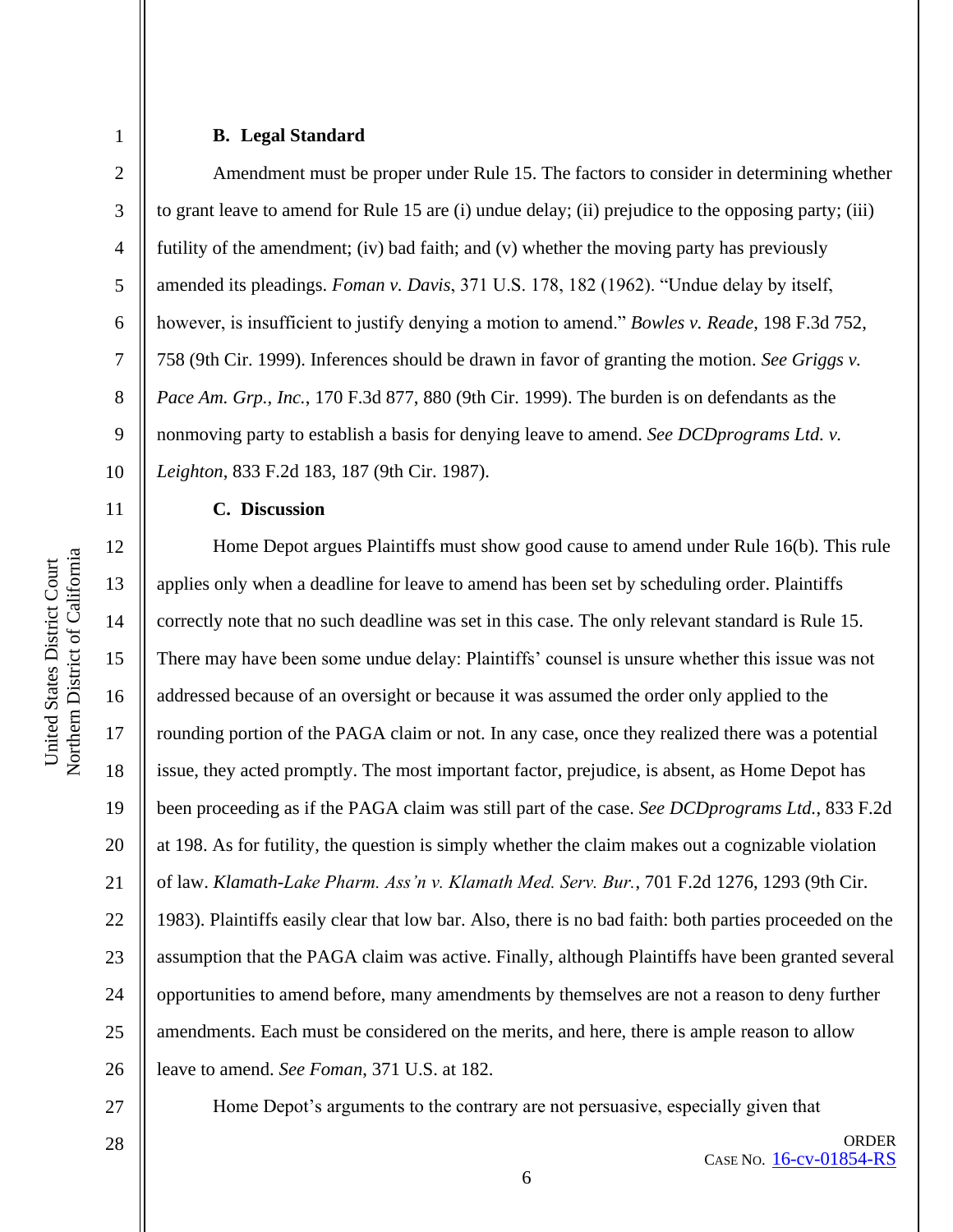15

16

17

18

19

20

21

22

23

24

1 2 3 4 5 6 7 8 9 10 11 12 13 inferences should be drawn in favor of granting leave to amend, and Home Depot bears the burden of convincing otherwise. Each of its arguments must be seen in context: Home Depot has acted all along as if the PAGA claim was still in the case. Its own counsel represented that it was unaware of any order dismissing the PAGA claim. Home Depot's characterization of its actions as being confined to "ancillary" motions would not really help its case, and anyway it is inaccurate: one of the motions was for summary judgment on the PAGA claim. (Home Depot also misinterprets Plaintiffs' motion to mean Plaintiffs' counsel were unaware of the summary judgment order itself until recently; the clear meaning of Plaintiffs' motion was they were unaware of the possible issue.) Next, Home Depot notes Plaintiffs stated that they did not intend to amend. Joint Case Management Statement, November 29, 2018, at 3. However, Plaintiffs did not sign any binding contract not to amend; indeed, Home Depot emphasizes that Plaintiffs represented that "the pleadings are currently settled," without pausing to note the implication of the word "currently" is that they might become unsettled. *Id.*

As to the most important factor, prejudice, Home Depot only raises general arguments about PAGA claims potentially becoming unmanageable, with no specific arguments about how it will actually be prejudiced here. Home Depot also argues amendment is futile as to one aspect of Plaintiffs' proposed amendment, because Utne is not entitled to waiting-time penalties because he worked at Home Depot when he filed his Complaint. Plaintiffs respond that these penalties are not recoverable under PAGA anyway, citing *Iskanian v. CLS Transportation Los Angeles, LLC*, 59 Cal. 4th 348, 381 (2014). Finally, Home Depot interprets the timing of this motion to suggest bad faith, as trial is months and Plaintiffs can countenance no more continuances. Yet it is impossible to see what advantage Plaintiffs would seek to gain by waiting until now to seek this clarification. Plaintiffs' motion for leave to file the proposed Fourth Amendment Complaint is granted. Plaintiffs' request for relief under Rule 60(b) need not be reached.

25

26

27

# **A. Background**

Local Rule 3-13(a) states:

28

**IV. SANCTIONS**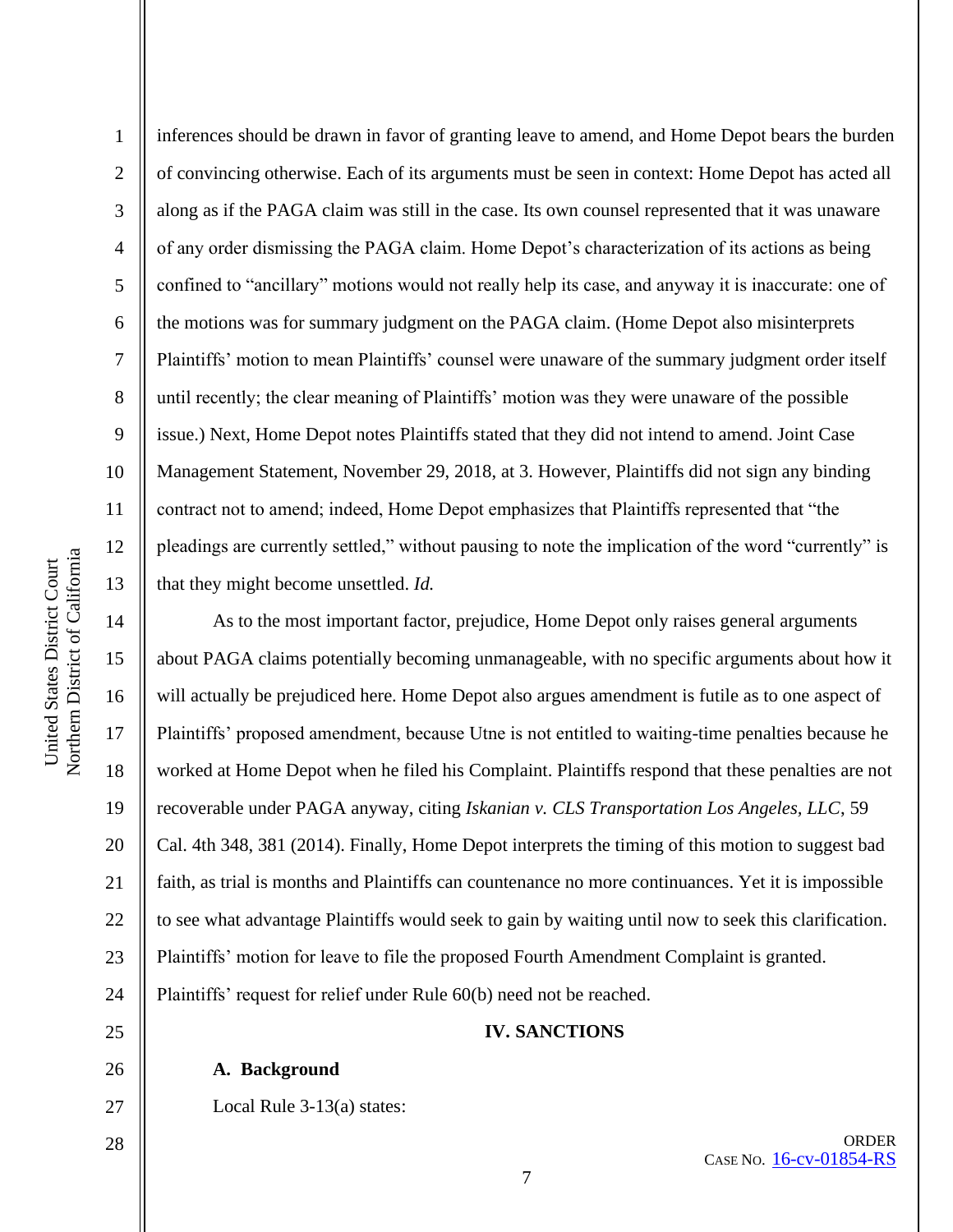2

3

4

5

6

7

8

9

10

11

12

13

14

15

16

17

18

19

20

21

[w]henever a party knows or learns that an action filed or removed to this district involves all or a material part of the same subject matter and all or substantially all of the same parties as another action which is pending in any other federal or state court, the party must promptly file [a notice of other action in the pending action]. Plaintiffs argue Home Depot should be sanctioned because it did not file notices when Home Depot removed, transferred, or consolidated five related cases that were filed after this case in the Southern District of California. Specifically, Plaintiffs argue that *Barragan* and *White* contain locked-in claims, which a class was certified for in this action. *White v. Home Depot*, Case No. 22-cv-00276-AJB-AGS (S.D. Cal.); *Barragan v. Home Depot*, Case No. 3:19-cv-01766-AJB-AGS (S.D. Cal.). Further, the named Plaintiff in *White* and most of the other named Plaintiffs in the other cases were class members in this case who received notice and did not opt out. Home Depot acknowledged *White* was related to *Barragan* in papers filed in the Southern District, but referred to *Barragan* as the first case involving the claims in *White*, rather than this case.

Four of those five cases are now scheduled for mediation, and Plaintiffs anticipate any settlement would reduce damages in this case by hundreds of millions of dollars. Home Depot has refused to stipulate to carve out the claims raised in this action from any settlement in the other cases. Thus, Plaintiffs seek not only sanctions but also an order declaring the settlements reached in the other actions shall have no effect on the penalties and damages in this case, and an order striking three of Home Depot's affirmative defenses.

22 23 24 25 26 Home Depot has offered to stay *White*, but Plaintiffs are not satisfied as they believe Home Depot intends to settle the claims in *White* through the mediation in *Barragan.* Home Depot declares it has also offered to stipulate to conditions on any settlement in the other cases to protect any damages in this case. Finally, Home Depot notes that the court in *Barragan* rejected a request by Plaintiffs to transfer the cases here.

28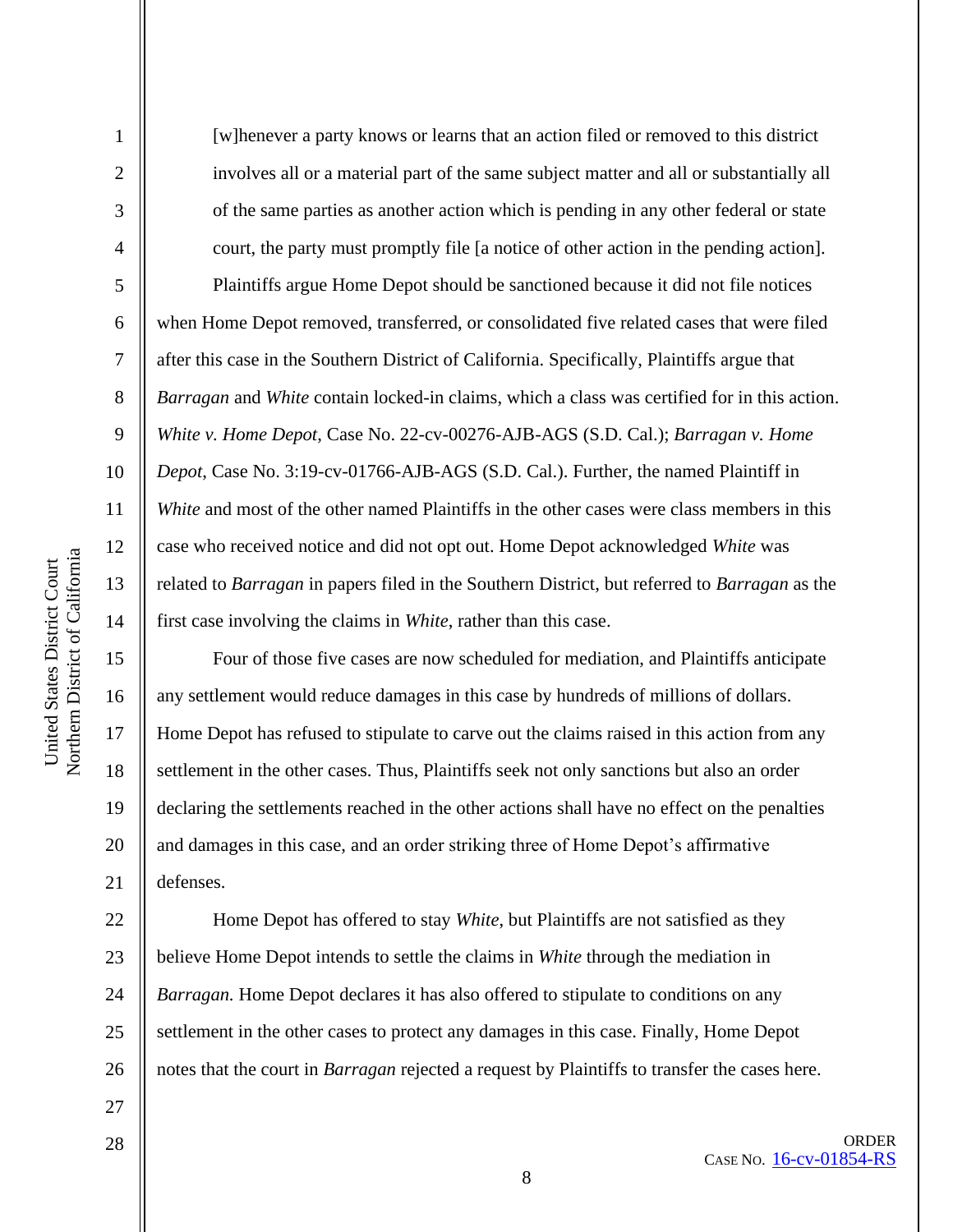3

4

5

6

7

8

9

10

11

12

13

14

15

16

17

18

19

20

21

# **B. Legal Standard**

Local Rule 1-4 provides that "failure by counsel or a party to comply with any duly promulgated local rule or any Federal Rule may be a ground for imposition of any authorized sanction." Sanctions stemming from a court's inherent power must rest on a finding of bad faith, and sanctions for violating local rules must be premised on a finding of grossly negligent, reckless, or willful conduct. *Zambrano v. City of Tustin*, 885 F.2d 1473, 1478-80 (9th Cir. 1989). The Ninth Circuit considers four factors in evaluating sanctions based on violations of local rules: (1) "sanctions must be consistent with the Federal Rules and with other statutes"; (2) "the order must be necessary for the court to carry out the conduct of its business"; (3) "the order must be consistent with principles of right and justice"; and (4) "any sanction imposed must be proportionate to the offense and commensurate with principles of restraint and dignity inherent in judicial power." *Id.* at 1480 (citations omitted).

#### **C. Discussion**

Home Depot challenges the notion that most of the cases at issue are substantially related, arguing that, with the exception of *White*, they involve regular rate of pay and timecard issues, which are not implicated here. Home Depot acknowledges *White* has some overlap with this case. However, it notes that the counsel on the two cases are different, and counsel in this case only learned of the other action because of this motion. Home Depot also argues its offer to stay *White*  and commit to not settling any post-shift claims in the other actions would remove any possible prejudice to Plaintiffs in this case, but Plaintiffs have declined that offer. Finally, it notes Plaintiffs could object to any settlements in the other actions.

22 23 24 25 26 27 None of these arguments need be considered in detail. As Home Depot shows, the links Plaintiffs allege tie these cases together are similar to those Plaintiffs have argued were not enough for relation in other cases. In the most closely related case, *White*, Home Depot's choice of different counsel in the two cases does not entirely excuse Home Depot's conduct. Still, Plaintiffs have made no allegations that support a specific finding of bad faith or gross negligence on Home Depot's part. None of the *Zambrano* factors favor sanctions either. 885 F.2d at 1478-80. Thus,